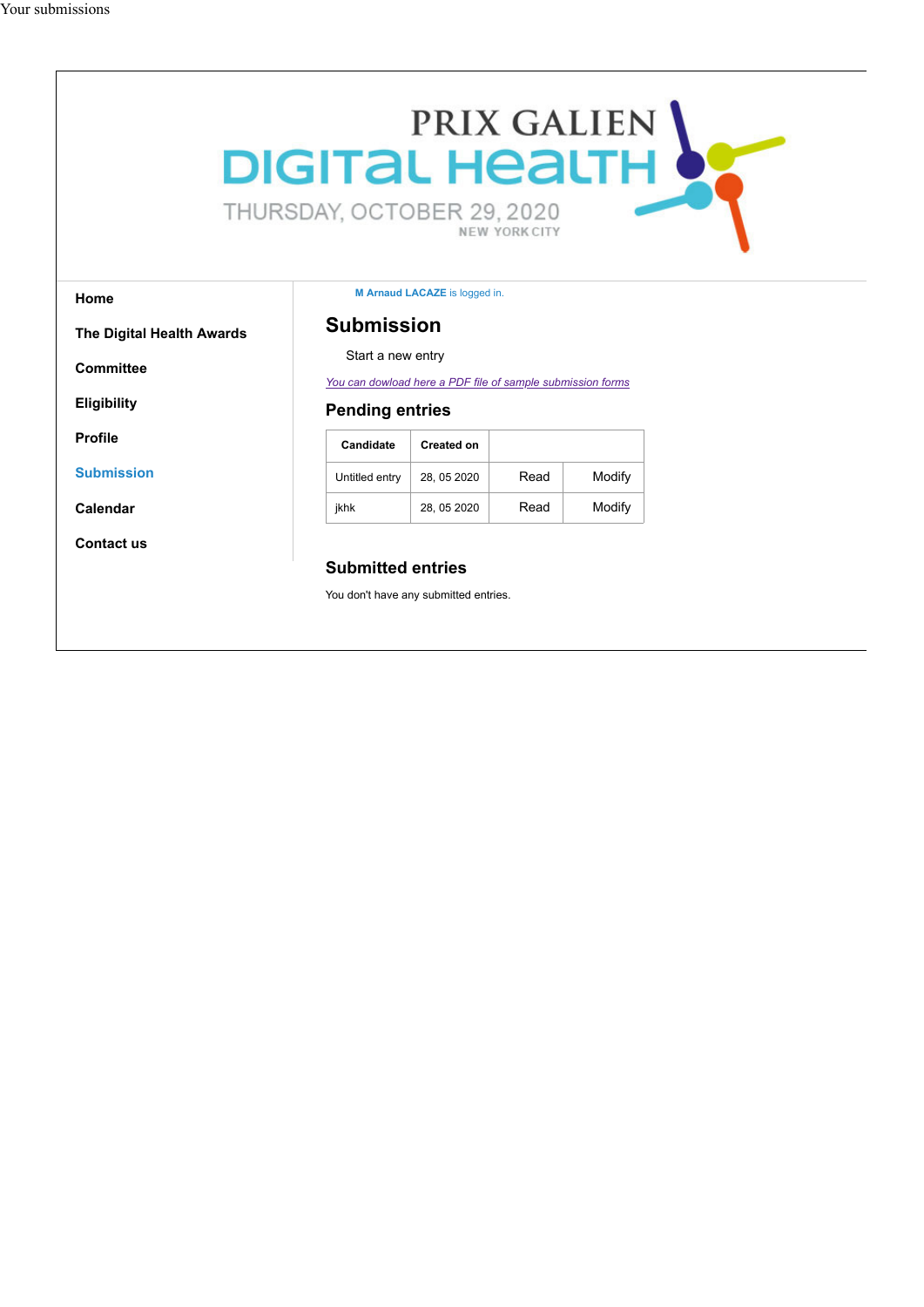| PRIX GALIEN<br><b>DIGITAL HEALTH</b><br>THURSDAY, OCTOBER 29, 2020<br>NEW YORK CITY |                               |         |                           |             |            |        |            |
|-------------------------------------------------------------------------------------|-------------------------------|---------|---------------------------|-------------|------------|--------|------------|
| Home                                                                                | M Arnaud LACAZE is logged in. |         |                           |             |            |        |            |
| <b>Entry</b><br>The Digital Health Awards<br>*Mandatory fields<br>Committee         |                               |         |                           |             |            |        |            |
|                                                                                     |                               |         |                           |             |            |        |            |
| <b>Eligibility</b>                                                                  | Progress:                     |         |                           |             |            |        |            |
|                                                                                     | Category                      | Product | Background                | Development | Innovation | Pubmed | Submission |
| <b>Profile</b>                                                                      |                               |         | Category*: Digital Health |             |            |        |            |
| <b>Submission</b>                                                                   |                               |         |                           |             |            |        |            |
| Calendar                                                                            | $\mathscr$ Save               |         |                           |             |            |        |            |
| Contact us                                                                          |                               |         |                           |             |            |        |            |
|                                                                                     |                               |         |                           |             |            |        |            |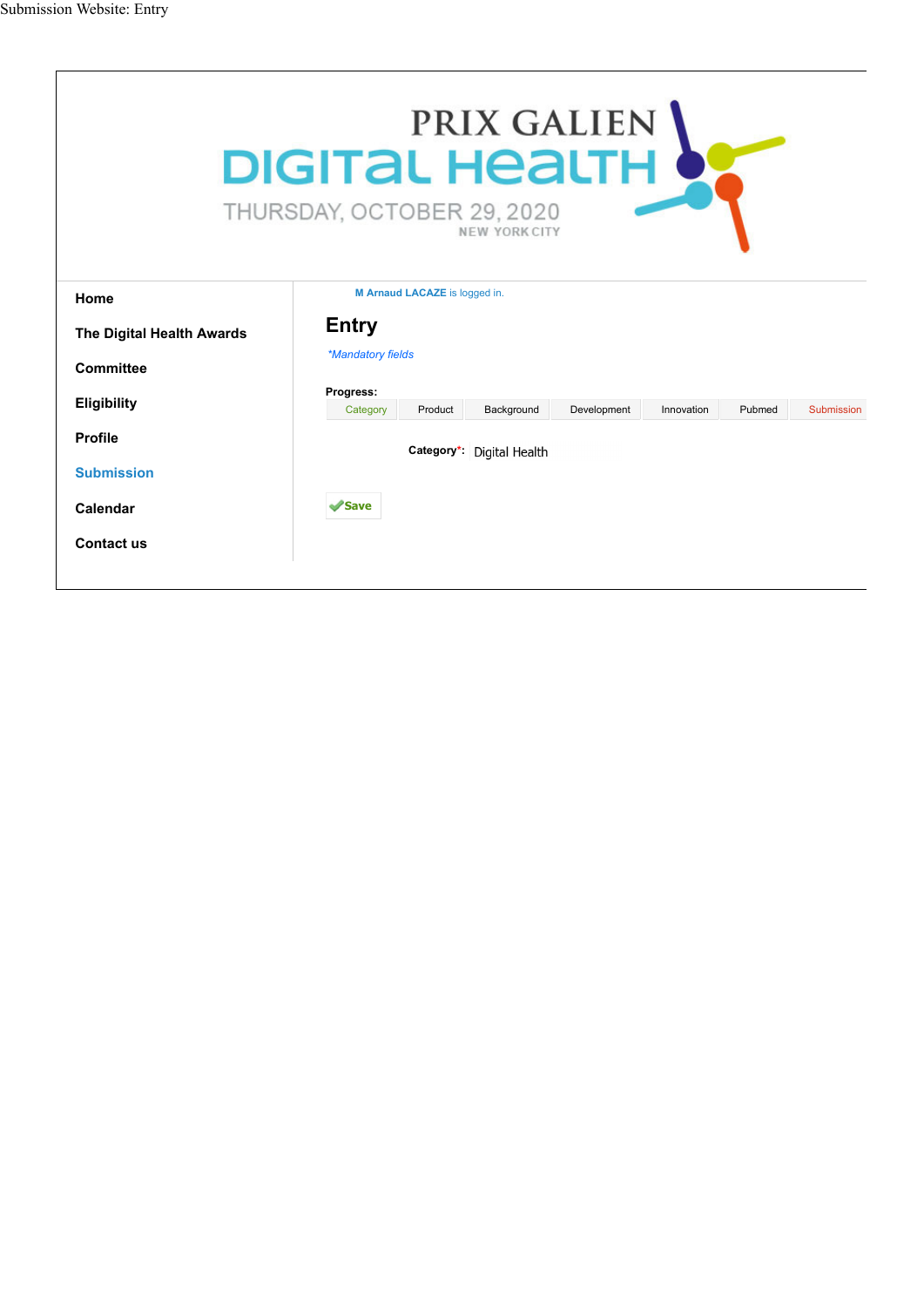|                           | PRIX GALIEN<br><b>DIGITAL HEALTH</b><br>THURSDAY, OCTOBER 29, 2020<br><b>NEW YORK CITY</b>                                                                                                |
|---------------------------|-------------------------------------------------------------------------------------------------------------------------------------------------------------------------------------------|
| Home                      | M Arnaud LACAZE is logged in.                                                                                                                                                             |
| The Digital Health Awards | The section has been saved.                                                                                                                                                               |
| <b>Committee</b>          | <b>Entry</b>                                                                                                                                                                              |
| Eligibility               | *Mandatory fields                                                                                                                                                                         |
| <b>Profile</b>            | Progress:                                                                                                                                                                                 |
| <b>Submission</b>         | Background<br>Development<br>Innovation<br>Pubmed<br><b>Submit</b><br>Category<br>Product                                                                                                 |
| Calendar                  | Devices/Sofware/App<br>name*:                                                                                                                                                             |
| <b>Contact us</b>         | Compound/tech. name*:<br>Trade name*:                                                                                                                                                     |
|                           | Date of approval M/D/Y*:                                                                                                                                                                  |
|                           | Therapeutic categories:                                                                                                                                                                   |
|                           | Indications*:<br>(300 words max)                                                                                                                                                          |
|                           | Upload document: Attach up documents (valid filetypes are .doc .docx .rtf .pdf)<br>Parcourir Aucun fichier sélectionné.<br>Files attached: no file is attached yet.<br><i><b>Save</b></i> |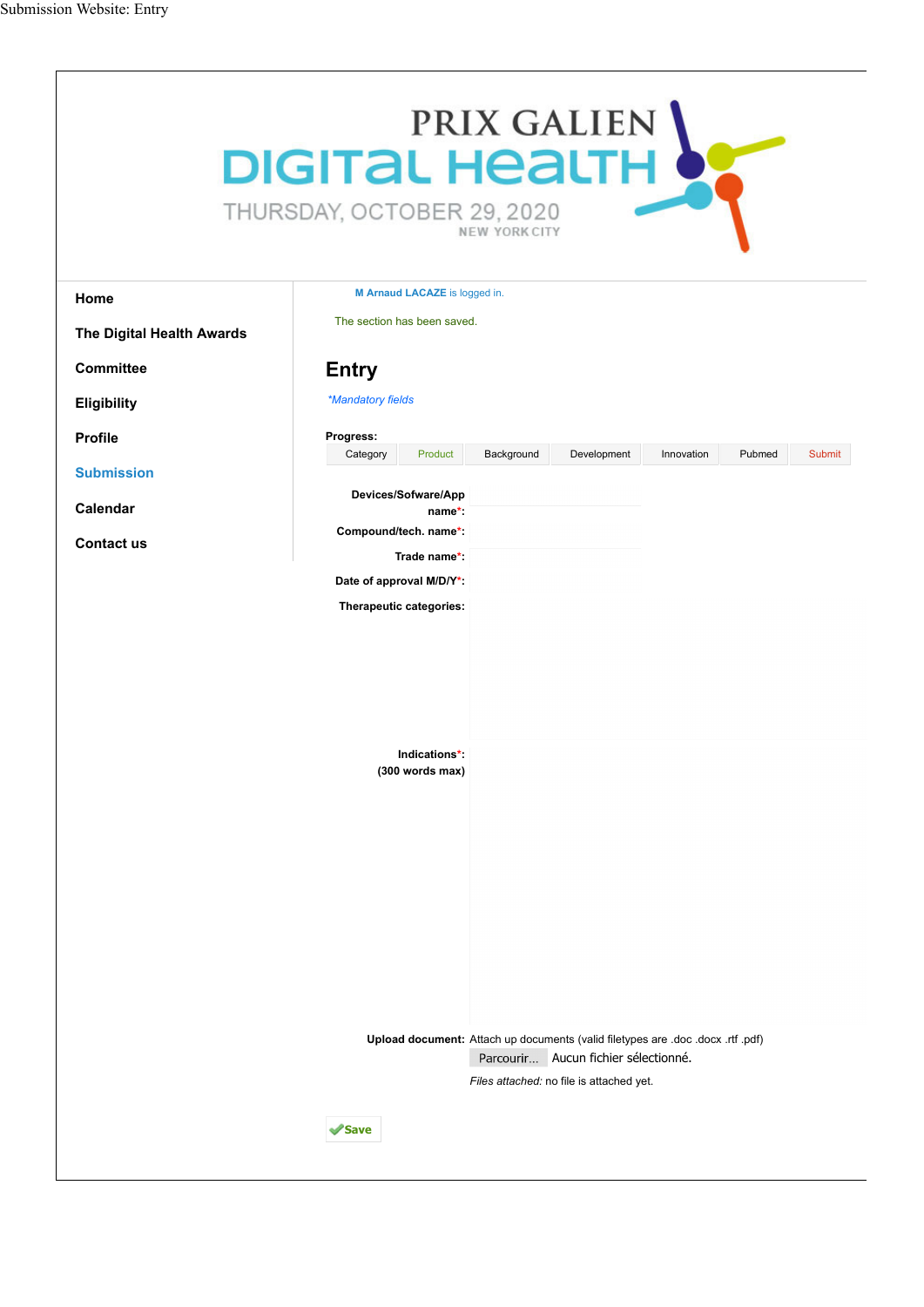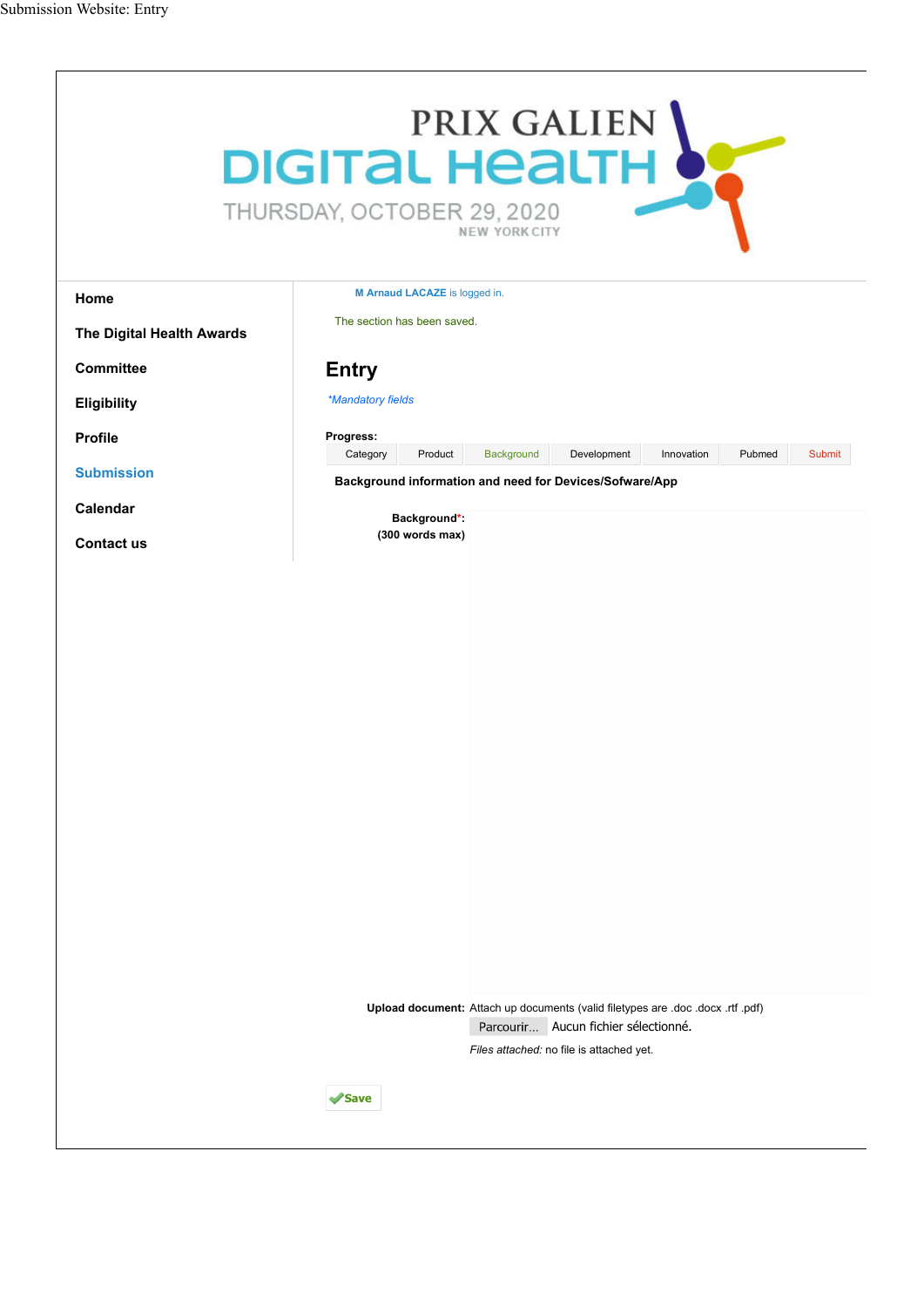|                           | PRIX GALIEN<br><b>DIGITAL HEALTH</b><br>THURSDAY, OCTOBER 29, 2020<br><b>NEW YORK CITY</b>                                                                          |
|---------------------------|---------------------------------------------------------------------------------------------------------------------------------------------------------------------|
| Home                      | M Arnaud LACAZE is logged in.                                                                                                                                       |
| The Digital Health Awards | The section has been saved.                                                                                                                                         |
| <b>Committee</b>          | <b>Entry</b>                                                                                                                                                        |
| <b>Eligibility</b>        | *Mandatory fields                                                                                                                                                   |
| Profile                   | Progress:                                                                                                                                                           |
| <b>Submission</b>         | Background<br>Development<br>Pubmed<br>Category<br>Product<br>Innovation<br>Submit                                                                                  |
| Calendar                  | History of the development of the Devices/Sofware/App                                                                                                               |
| <b>Contact us</b>         | Development*:<br>(300 words max)                                                                                                                                    |
|                           |                                                                                                                                                                     |
|                           | Upload document: Attach up documents (valid filetypes are .doc .docx .rtf .pdf)<br>Parcourir Aucun fichier sélectionné.<br>Files attached: no file is attached yet. |
|                           | Save                                                                                                                                                                |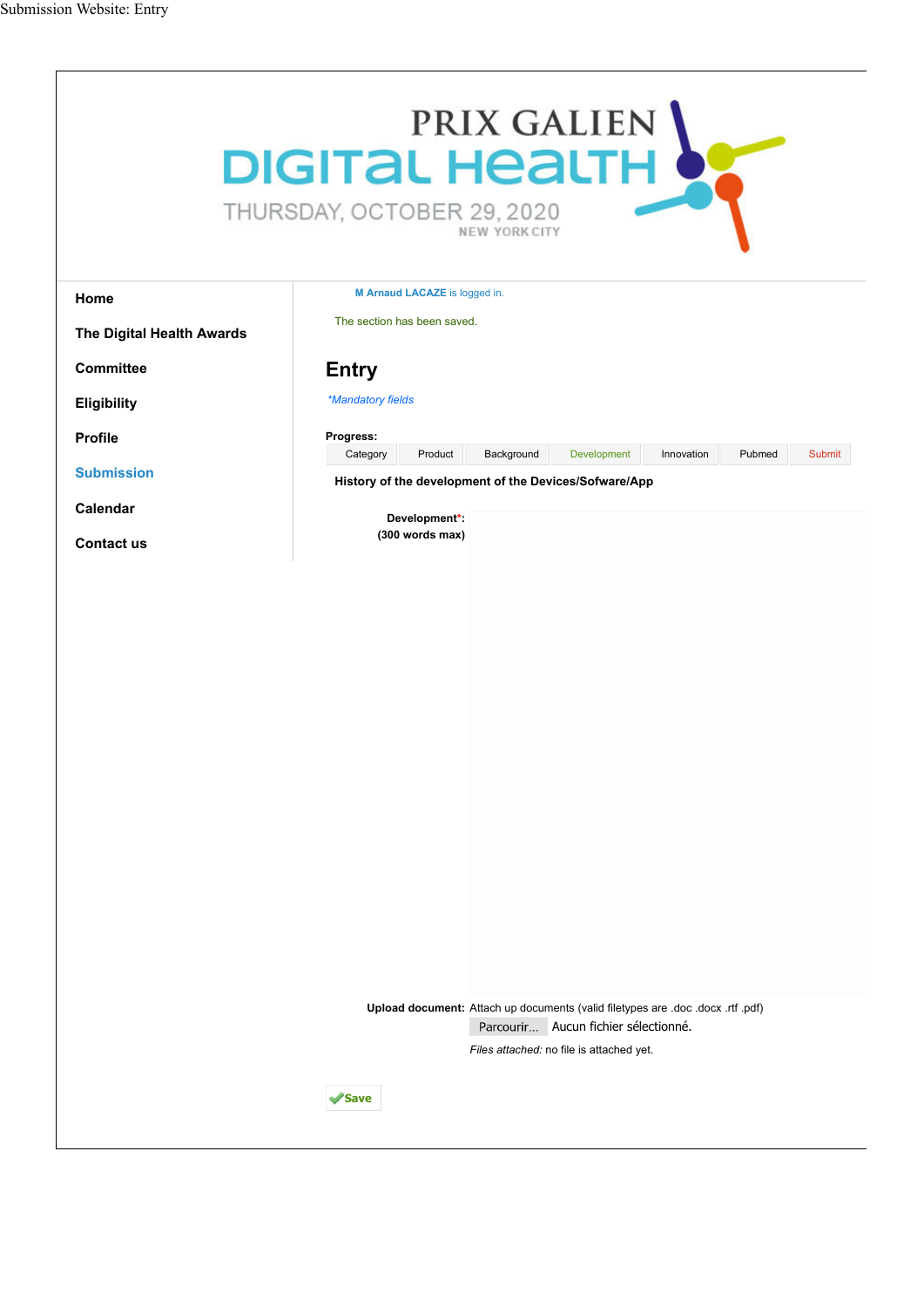| PRIX GALIEN<br><b>DIGITAL HEALTH</b><br>THURSDAY, OCTOBER 29, 2020<br><b>NEW YORK CITY</b> |                                                                                                                                                                                 |  |  |  |
|--------------------------------------------------------------------------------------------|---------------------------------------------------------------------------------------------------------------------------------------------------------------------------------|--|--|--|
| Home                                                                                       | M Arnaud LACAZE is logged in.                                                                                                                                                   |  |  |  |
| The Digital Health Awards                                                                  | The section has been saved.                                                                                                                                                     |  |  |  |
| <b>Committee</b>                                                                           | <b>Entry</b>                                                                                                                                                                    |  |  |  |
| <b>Eligibility</b>                                                                         | *Mandatory fields                                                                                                                                                               |  |  |  |
| <b>Profile</b>                                                                             | Progress:                                                                                                                                                                       |  |  |  |
| <b>Submission</b>                                                                          | Product<br>Background<br>Development<br>Innovation<br>Pubmed<br><b>Submit</b><br>Category<br>Why this drug or device is innovative, the broad implications for future research, |  |  |  |
| Calendar                                                                                   | and/or how it will improve the human condition                                                                                                                                  |  |  |  |
| <b>Contact us</b>                                                                          | Innovation*:<br>(300 words max)                                                                                                                                                 |  |  |  |
|                                                                                            | Upload document: Attach up documents (valid filetypes are .doc .docx .rtf .pdf)<br>Parcourir Aucun fichier sélectionné.<br>Files attached: no file is attached yet.             |  |  |  |
|                                                                                            | <b>∕Save</b>                                                                                                                                                                    |  |  |  |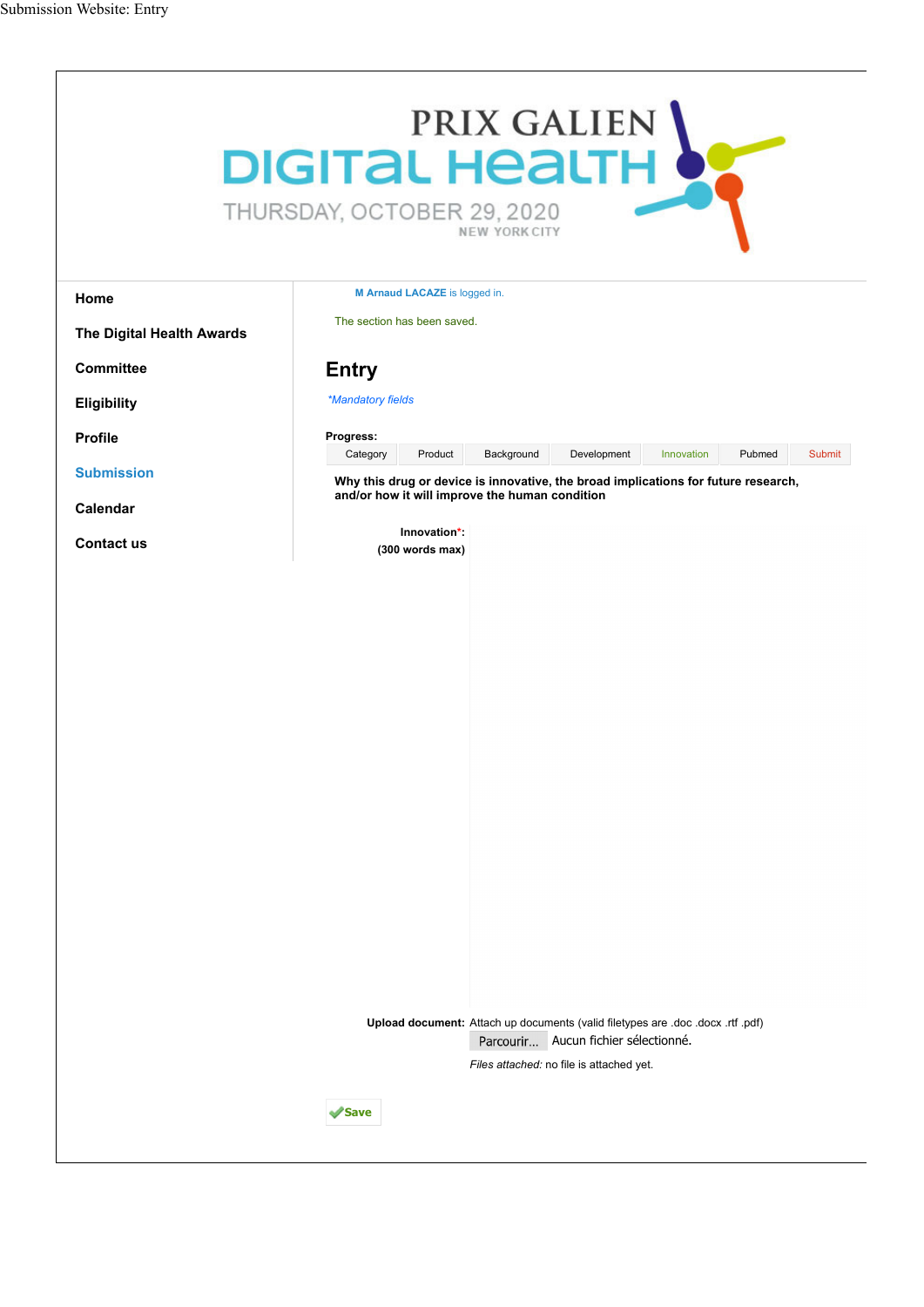